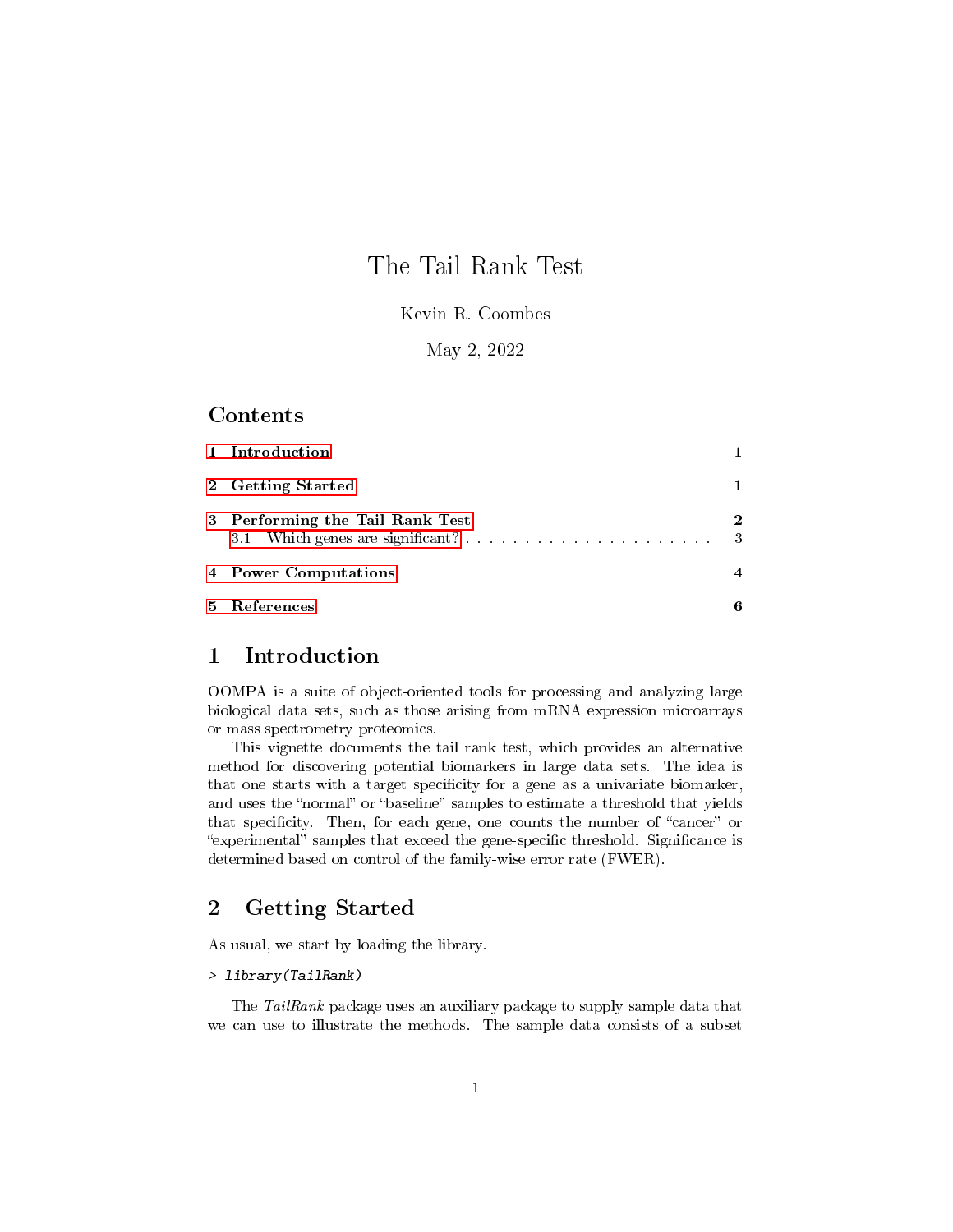containing 2000 genes from a prostate cancer study on glass arrays reported by Lapointe and colleagues [1]. The next set of commands loads the data.

```
> library(oompaData)
> data(expression.data)
> data(gene.info)
> data(clinical.info)
> dim(clinical.info)
```
#### [1] 112 6

There are 112 samples in the study. The Subgroups column of the clinical.info data frame refers to the subgroups discovered in the original publication by clustering based on the gene expression data. The ChipType column identifies the two different generations of glass arrays that were combined in the study. The Status column classifies the samples as normal prostate  $(N)$ , primary prostate tumor  $(T)$ , or lymph node metastasis  $(L)$ . Since there is a natural order to this status in terms of the severity of the disease, we are going to make certain that it is used:

```
> clinical.info$Status <- ordered(clinical.info$Status,
                           levels=c("N", "T", "L"))
> summary(clinical.info)
    Arrays Reference Sample Status Subgroups ChipType
p16090 : 1 CRG1 : 1 PL114 : 1 N:41 I :11 new:86
p16093 : 1 CRG10 : 1 PL115 : 1 T:62 II :39 old:26
p16095 : 1 CRG100 : 1 PL116 : 1 L: 9 III:19
p16097 : 1 CRG101 : 1 PL118.3: 1 N :41
p16098 : 1 CRG102 : 1 PL122 : 1 O : 2
p16101 : 1 CRG103 : 1 PL129 : 1
(Other):106 (Other):106 (Other):106
```
### <span id="page-1-0"></span>3 Performing the Tail Rank Test

The main function in the package is the TailRankTest. We start by invoking this function with the default values of the arguments. The summary includes details on the parameters that were used, along with the fact that 49 of the 2000 genes were more highly expressed in non-normal samples than would be expected by chance, based on a 5% FWER.

```
> trt <- TailRankTest(expression.data, clinical.info$Status) #$
> summary(trt)
A tail-rank test object in the up direction.
The test was performed using the bb model.
```

```
Specificity: 0.95 computed with tolerance 0.5
```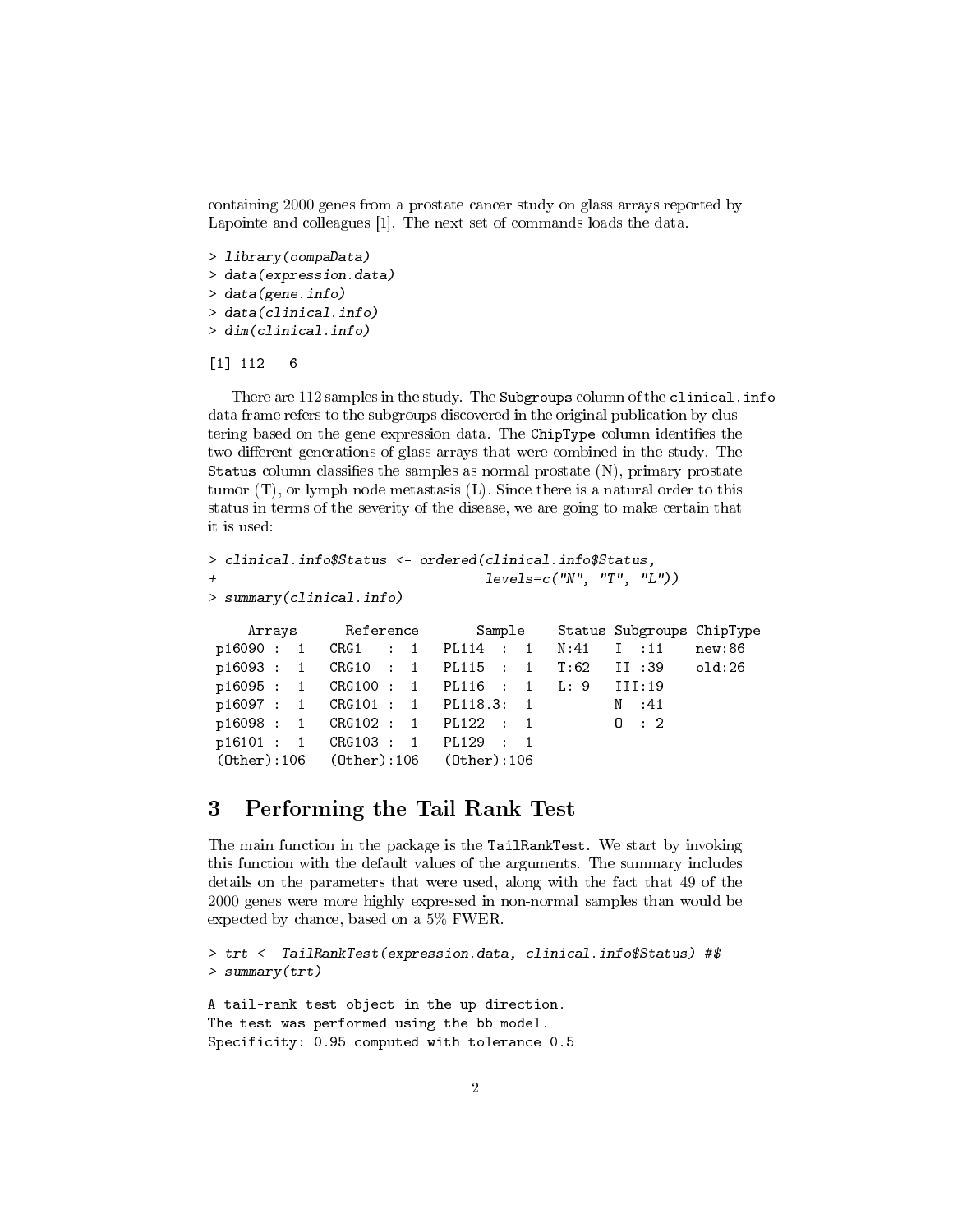Significance cutoff: 24 based on a family-wise error rate less than 0.05 There are 49 tail-rank statistics that exceed the cutoff

In the next example, we increase both the target specificity (from the default of 95% to a desired value of 99%) and the desired confidence limits (to  $99\%$ ) from the default of 95%). With this more stringent criteria, only 25 of the genes remain significant.

```
> trt2 <- TailRankTest(expression.data, clinical.info$Status,
+ specificity=0.99, confidence=0.99) #$
> summary(trt2)
A tail-rank test object in the up direction.
The test was performed using the bb model.
Specificity: 0.99 computed with tolerance 0.5
Significance cutoff: 19 based on a family-wise error rate less than 0.01
```
#### <span id="page-2-0"></span>3.1 Which genes are significant?

After performing an analysis that identifies a gene list like this, it is, of course, natural to want to know which genes were selected. The as.logical method converts the results of the tail rank test into a logical vector that selects these significant genes. Using this method, we can verify that the 25 genes selected by the more stringent criteria are a subset of the 49 genes selected using the weaker criteria.

There are 25 tail-rank statistics that exceed the cutoff

```
> sel <- as.logical(trt)
> sel2 <- as.logical(trt2)
> sum(sel2 & sel)
```
#### [1] 25

Since this vector serves as index into the gene. info database, we can figure out which genes were actually selected.

```
> gene.info[sel2, 3:6]
```

|        |               | Clone. ID Gene. Symbol Cluster. ID Accession |            |          |
|--------|---------------|----------------------------------------------|------------|----------|
| X2180  | IMAGE: 506669 | L0C170394                                    | Hs. 157728 | AA708916 |
| X23774 | IMAGE: 244350 |                                              | Hs.484965  | N54811   |
| X5918  | IMAGE: 26883  |                                              |            |          |
| X11386 | IMAGE: 302331 | MYL4                                         | Hs.356717  | AI668645 |
| X27346 | IMAGE: 376764 | <b>UTRN</b>                                  | Hs.250607  | AA046146 |
| X26538 | IMAGE: 364934 | DAPK1                                        | Hs.244318  | AA024655 |
| X17798 | IMAGE:838829  | $PLU-1$                                      | Hs. 143323 | AA464869 |
| X7405  | IMAGE:814528  | TP53INP1                                     | Hs.75497   | AA459364 |
| X27228 | IMAGE: 47475  | CYFIP2                                       | Hs.211201  | H12043   |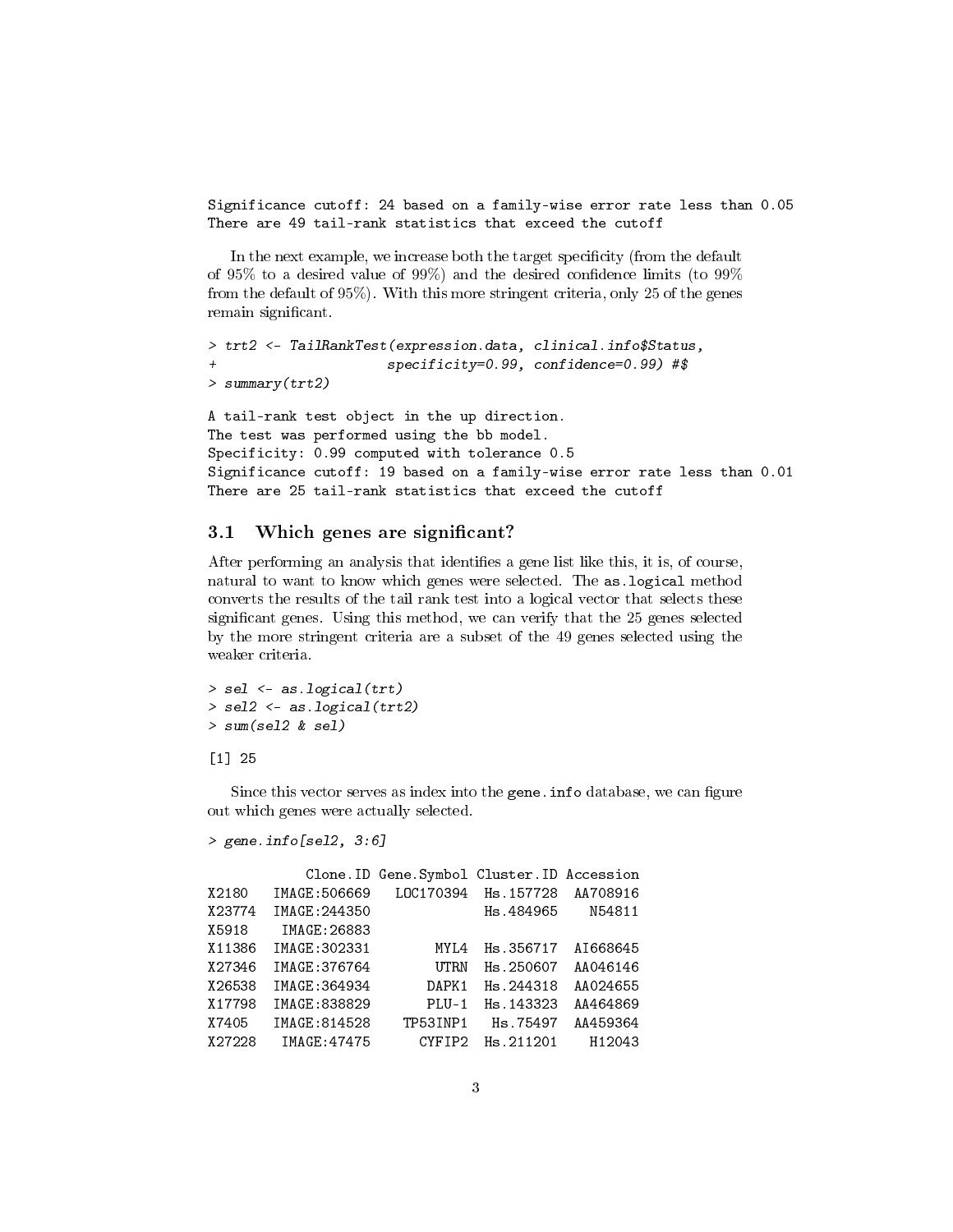| X40508             | IMAGE:811582  |                   | Hs.459841 | AA454597 |
|--------------------|---------------|-------------------|-----------|----------|
| X12648             | IMAGE:809421  | PCBD              | Hs.3192   | AA442959 |
| X17040             | IMAGE: 258175 |                   | Hs.23754  | N30900   |
| X12642             | IMAGE: 788667 | FAPP2             | Hs.233495 | AA449847 |
| X39564             | IMAGE:306806  | FL J31434         | Hs.7988   | N91900   |
| X38876             | IMAGE:609155  | LRRN1             | Hs.512663 | AA176867 |
| X181               | IMAGE:854696  | SIAHBP1           | Hs.74562  | AA630094 |
| X32626             | IMAGE:263846  | PPP2R1B           | Hs.431156 | H99771   |
| X13168             | IMAGE: 129865 | STK6              | Hs.250822 | R11407   |
| X31785             | IMAGE: 259374 | MCCC2             | Hs.167531 | N31952   |
| X13736             | IMAGE:2012757 | D2S448            | Hs.118893 | AI356709 |
| X31836             | IMAGE:141815  | JAG1              | Hs.409202 | R70684   |
| X33578             | IMAGE: 288663 | GJB1              | Hs.333303 | N62394   |
| X10735             | IMAGE: 882459 | PPIC              | Hs.110364 | AA676404 |
| X5726              | IMAGE: 447569 | RNPC <sub>2</sub> | Hs.282901 | AA702428 |
| X <sub>12019</sub> | IMAGE: 126415 |                   | Hs 133130 | R06581   |

# <span id="page-3-0"></span>4 Power Computations

The power depends on the number of genes (G), the number of healthy samples  $(N1)$ , the number of cancer samples  $(N2)$ , the target specificity (psi), the confidence (conf  $= 1$  - FWER), and the sensitivity that you want to be able to detect (phi). Here is an example using the sizes from the prostate cancer data set, showing that we have more than 70% power to detect a marker with 40% sensitivity.

> tailRankPower(2000, N1=41, N2=71, psi=0.95, phi=0.40, conf=0.95)

[1] 0.7135006

The next example shows that the power decreases to 43% when using the same number of samples with a whole genome array containing 40000 gene probes. (This was the size of the full study from which these 2000 genes were randomly selected.)

> tailRankPower(40000, N1=41, N2=71, psi=0.95, phi=0.40, conf=0.95)

#### [1] 0.4271892

We can determine the power for a variety of cancer sample sizes, keeping everything else the same

> tailRankPower(40000, N1=41, N2=seq(40,100,by=10), + psi=0.95, phi=0.40, conf=0.95) [1] 0.2063922 0.3067931 0.3920020 0.4033145 0.4648195 0.4673351 0.5137604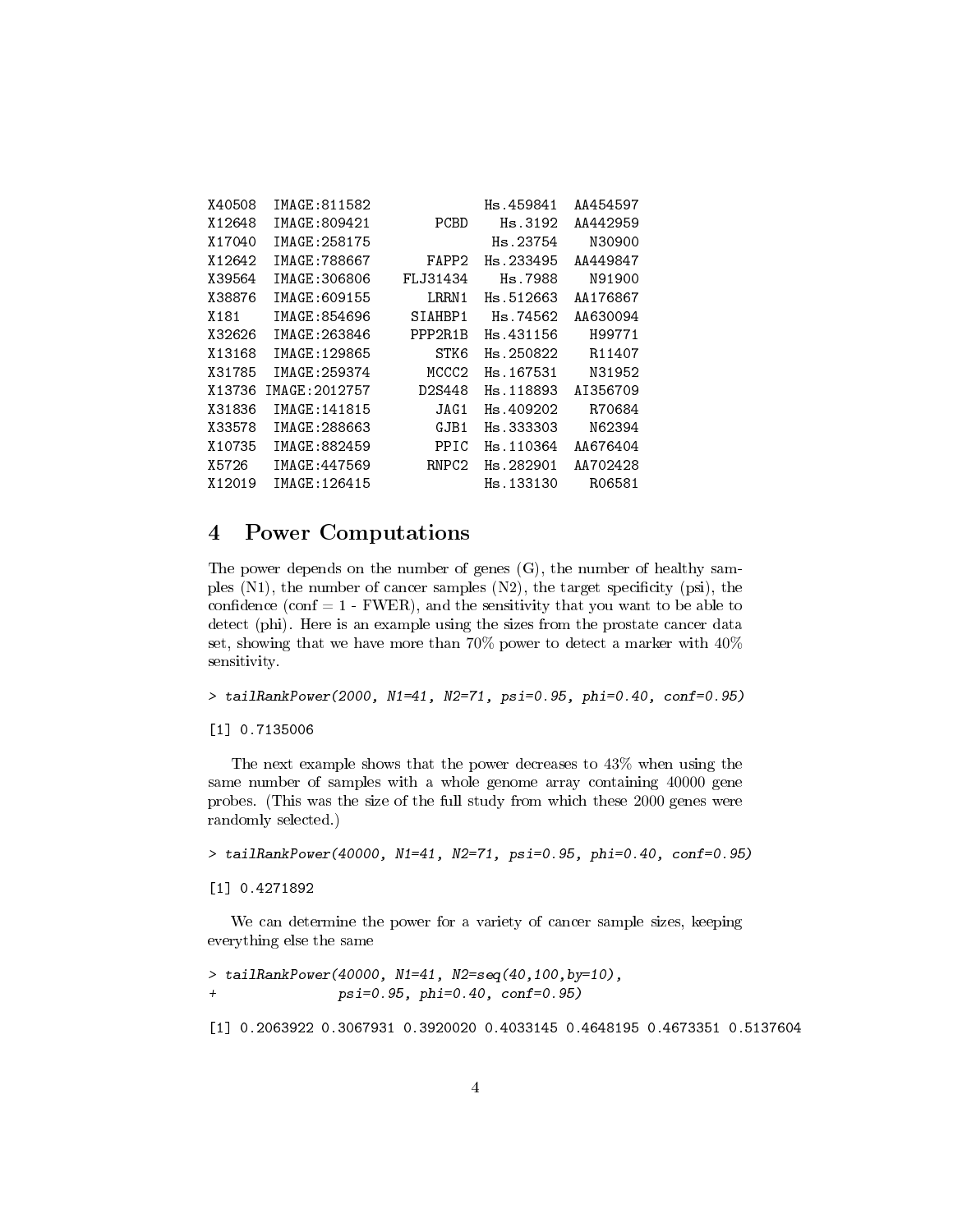More generally, we can create power tables using the biomarkerPowerTable function. Individual tables have rows labeled by the number of "cancer" samples and columns labeled by the desired sensitivity; the entries in the table show the power to detect that level of sensitivity when using that many samples.

```
> biomarkerPowerTable(G=c(10000, 20000, 40000), N1=41,
+ N2=seq(40, 100, by=10), conf=0.95,
+ psi=0.95, phi=seq(0.30, 0.50, by=0.05))
[[1]]An object of class "BMPT"
Slot "G":
[1] 10000
Slot "psi":
[1] 0.95
Slot "conf":
[1] 0.95
Slot "power":
           30 35 40 45 50
40 0.09033665 0.1991811 0.3571932 0.5409076 0.7144119
50 0.12613959 0.2663173 0.4525563 0.6462431 0.8062082
60 0.12068814 0.2640932 0.4577585 0.6584144 0.8203311
70 0.14804875 0.3129456 0.5212980 0.7202351 0.8659786
80 0.17247308 0.3543683 0.5716972 0.7654303 0.8962882
90 0.19413312 0.3895314 0.6121234 0.7992573 0.9171966
100 0.21332331 0.4195350 0.6449771 0.8251594 0.9321230
[[2]]
An object of class "BMPT"
Slot "G":
[1] 20000
Slot "psi":
[1] 0.95
Slot "conf":
[1] 0.95
Slot "power":
           30 35 40 45 50
40 0.05886264 0.1420590 0.2765896 0.4504793 0.6328099
50 0.09058714 0.2069445 0.3772638 0.5720731 0.7487870
```